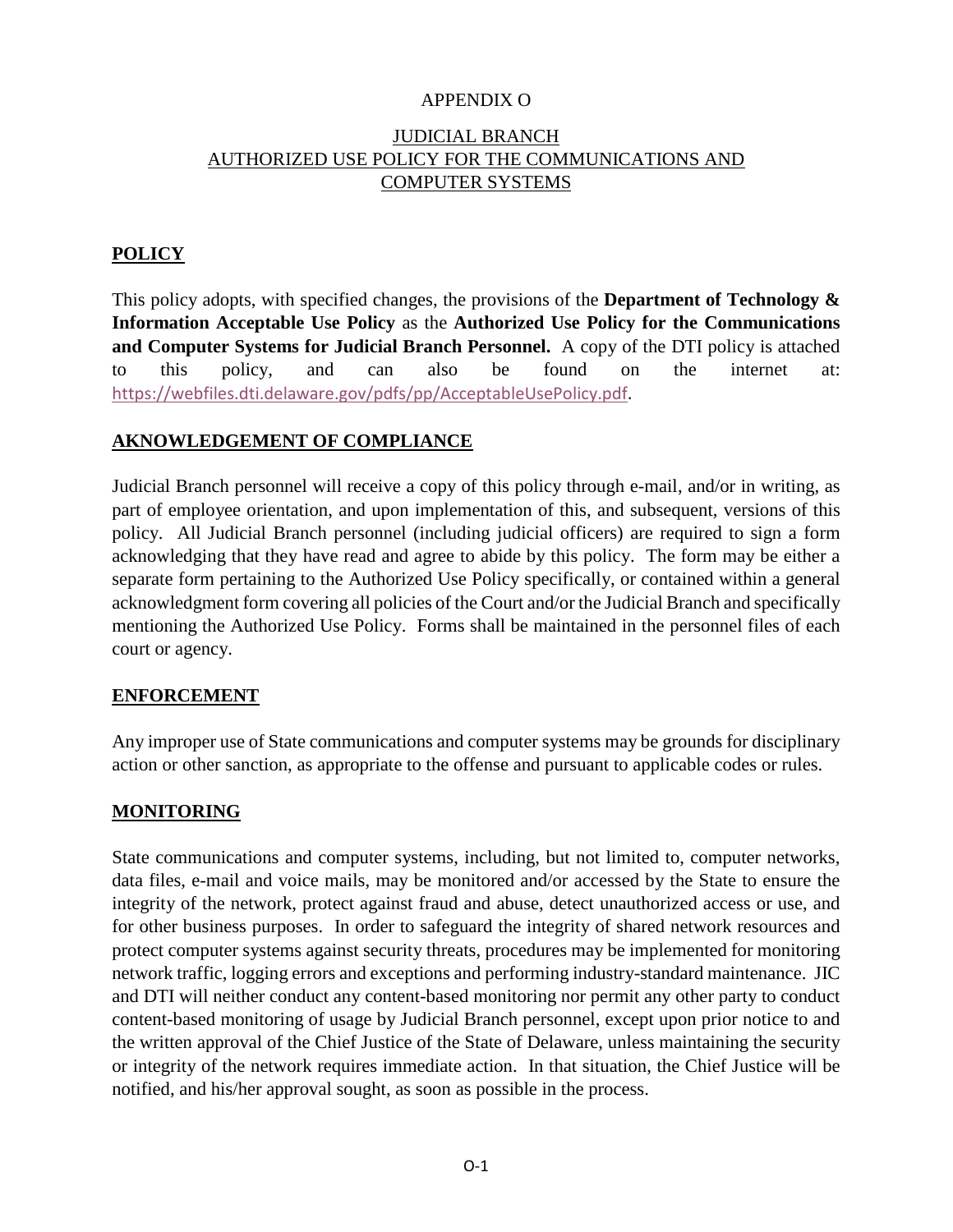# **DELAWARE JUCICIAL BRANCH AUTHORIZED USE POLICY AGREEMENT FORM**

This is to certify that I have read and agree to abide by the guidelines set forth in the Judicial Branch Authorized Use Policy for Communications and Computer Systems.

<u> 1989 - Andrea Stadt Britain, amerikansk politiker (</u>

Name: <u> 1989 - Andrea Stadt Britain, amerikansk politiker (</u>

Signature:

Court/Judicial Branch Agency: \_\_\_\_\_\_

Date: \_\_\_\_\_\_\_\_\_\_\_\_\_\_\_\_\_\_\_\_\_\_\_\_\_\_\_\_\_\_\_\_\_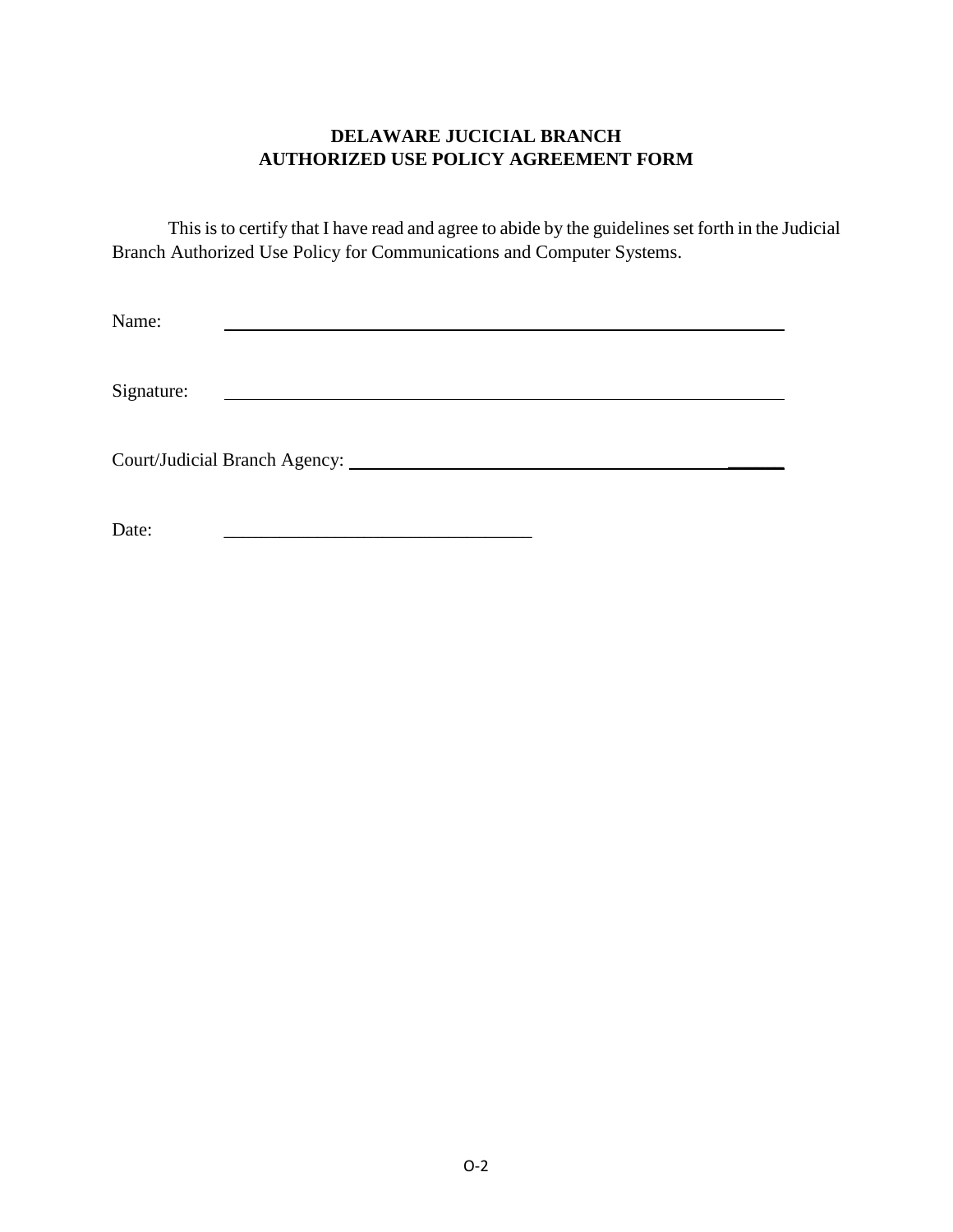|                               |                                            | <b>STATE OF DELAWARE</b><br><b>DEPARTMENT OF TECHNOLOGY AND INFORMATION</b><br>801 Silver Lake Blyd.<br>Dover, Delaware 19904 |                           |
|-------------------------------|--------------------------------------------|-------------------------------------------------------------------------------------------------------------------------------|---------------------------|
| Doc Ref Number:   DTI-0042.02 |                                            |                                                                                                                               | <b>Revision Number: 9</b> |
| <b>Document Type:</b>         | <b>Enterprise Policy</b>                   |                                                                                                                               | <b>Page:</b> 1 of 14      |
|                               | <b>Policy Title:</b> Acceptable Use Policy |                                                                                                                               |                           |

 $\overline{1}$ 

| Synopsis:               | Guide Behaviors in Using the State's Communications and Computer<br>Systems.                                                                                                                                                                                                                                                                                                                                                                                                                                                       |
|-------------------------|------------------------------------------------------------------------------------------------------------------------------------------------------------------------------------------------------------------------------------------------------------------------------------------------------------------------------------------------------------------------------------------------------------------------------------------------------------------------------------------------------------------------------------|
| <b>Authority:</b>       | Title 29 Chapter 90C Delaware Code, §9004C - General Powers,<br>duties and functions of DTI "2) Create, implement and enforce<br>statewide and agency technology solutions, policies, standards and<br>guidelines, including as recommended by the Technology Investment<br>Council on an ongoing basis and the CIO"                                                                                                                                                                                                               |
| <b>Applicability:</b>   | This Policy is applicable to all users of the State of Delaware<br>communications and computing resources. DTI is an Executive<br>Branch Agency and has no authority over the customers in Legislative<br>and Judicial Branches, as well as School Districts, and other Federal<br>and Local Government entities that use these resources. However, all<br>users, including these entities, must agree to abide by all policies,<br>standards promulgated by DTI as a condition of access and continued<br>use of these resources. |
| <b>Effective Date:</b>  | <b>Expiration Date:</b><br>None<br>June 5, 2006                                                                                                                                                                                                                                                                                                                                                                                                                                                                                    |
| <b>POC for Changes:</b> | Solomon Adote, Chief Security Officer                                                                                                                                                                                                                                                                                                                                                                                                                                                                                              |
| <b>Approval By:</b>     | James Collins, Chief Information Officer                                                                                                                                                                                                                                                                                                                                                                                                                                                                                           |
| <b>Approved On:</b>     | September 28, 2015                                                                                                                                                                                                                                                                                                                                                                                                                                                                                                                 |
| <b>Review Date:</b>     | Sept 27, 2019                                                                                                                                                                                                                                                                                                                                                                                                                                                                                                                      |

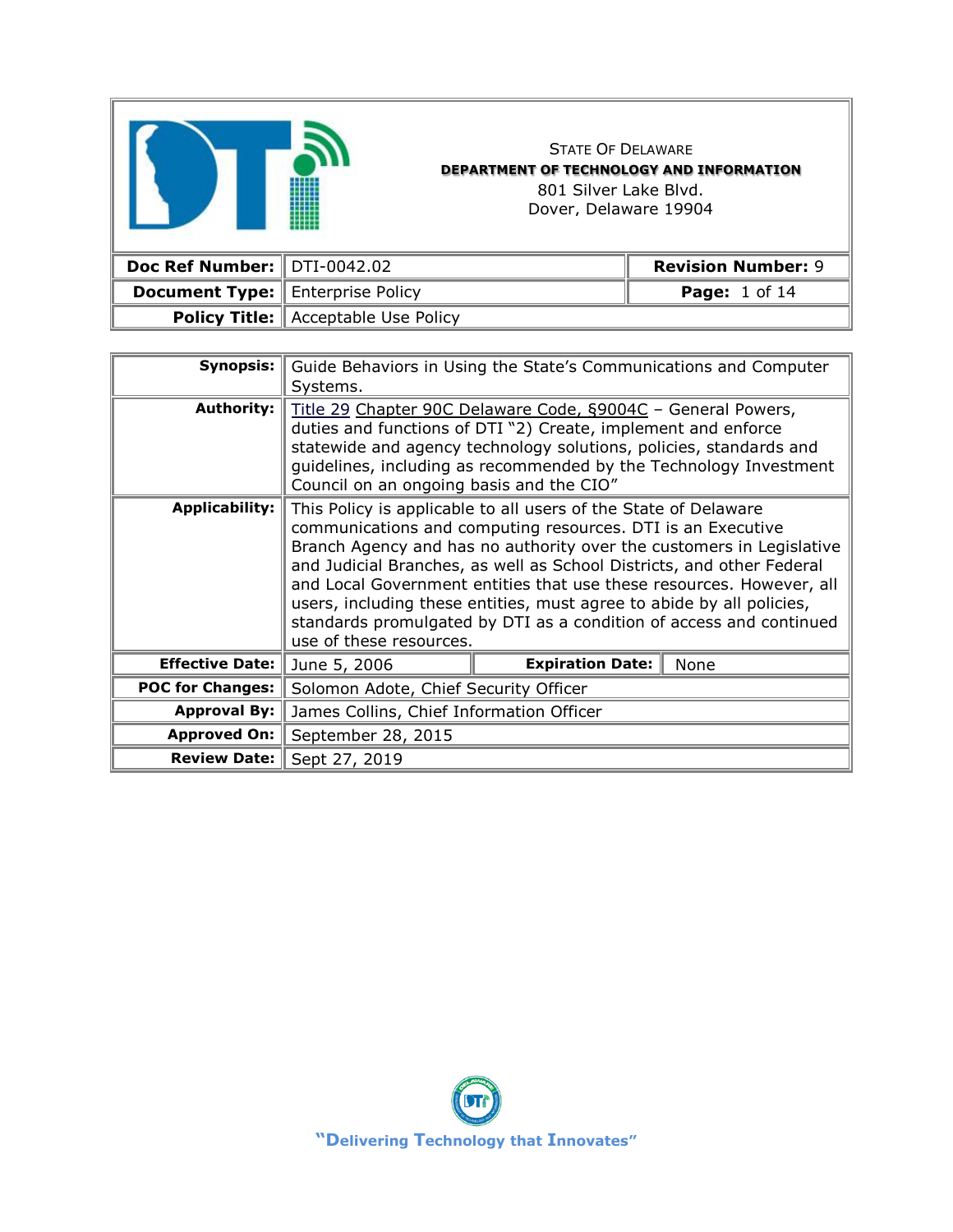

STATE OF DELAWARE **DEPARTMENT OF TECHNOLOGY AND INFORMATION** 801 Silver Lake Blvd. Dover, Delaware 19904

| Doc Ref Number: $\parallel$ DTI-0042.02 |                                            | <b>Revision Number: 9</b> |
|-----------------------------------------|--------------------------------------------|---------------------------|
| <b>Document Type: Enterprise Policy</b> |                                            | <b>Page:</b> $2$ of 14    |
|                                         | <b>Policy Title:</b> Acceptable Use Policy |                           |

### **TABLE OF CONTENTS**

#### **Section Page**

| Ι.   | <b>Policy</b>                           |     |
|------|-----------------------------------------|-----|
| II.  | <b>Definitions</b>                      |     |
| III. | <b>Development and Revision History</b> | .5. |
| IV.  | <b>Approval Signature Block</b>         | 6   |
| v.   | <b>Related Policies and Standards</b>   | 6   |

### **I. Policy**

#### **EXECUTIVE SUMMARY**

Technology-based solutions and communication devices are woven into all aspects of our professional and personal lives. Often, business and individuals have struggled to determine the appropriate use of technology. This State policy defines the acceptable use of various technologies in our professional lives in service to the State of Delaware.

### **PURPOSE**

There is an endless array of technology services and products for State organizations to consume, and the number and type of available options is ever-growing and expanding. It is not reasonable that this policy keeps pace with frequent technology changes in real time, or that it can specifically list and address every possible service, product, or use-case scenario. One goal of this policy is to provide guidance and information as a framework to consider when making technology-related decisions. Another goal is to provide explicit examples of choices or actions that are not acceptable. As individuals involved in the affairs of State government, our jobs must be conducted with integrity, respect, and prudent judgment.

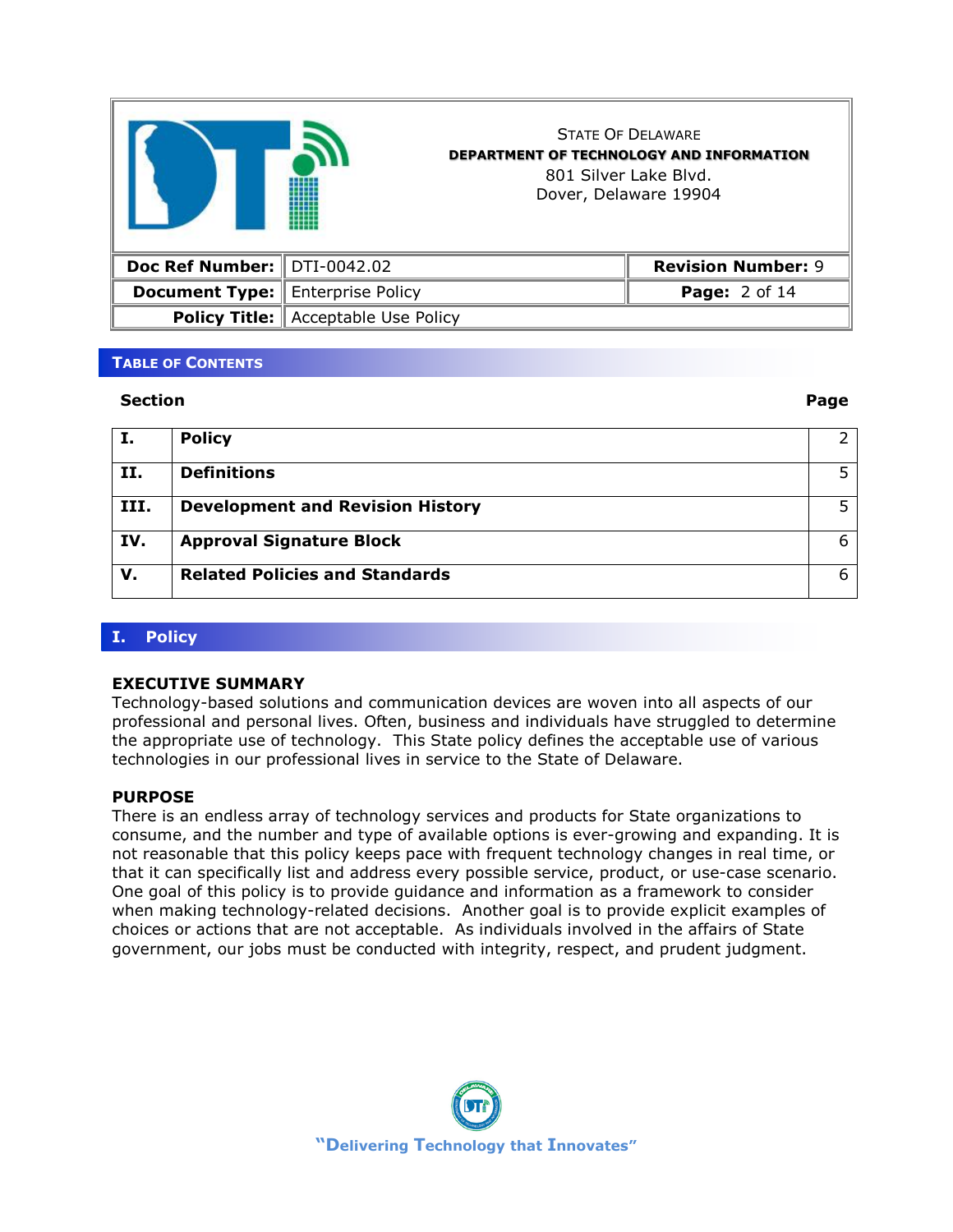

## **COMPLIANCE WITH ALL LAWS AND REGULATIONS**

All State of Delaware employees must comply with all applicable federal, state and local laws and government regulations. This includes compliance with agency requirements within the State organization.

## **POLICY STATEMENT**

- 1. You are responsible for exercising good judgment regarding appropriate use of State data and resources (email, web sites, Internet services, etc) in accordance with State policies, standards, and guidelines. The State uses internet content management tools designed to restrict access to unauthorized internet sites. However, while these tools limit prohibited usage, sites that violate acceptable use remain accessible and users must therefore remain vigilant when using the Internet. Alternatively, agencies with business requirements to use filtered sites may request that access. Appendix C includes website categories typically blocked and the process for requesting changes. State of Delaware data or resources may not be used for any unlawful or prohibited purpose. State resources may not be used for personal or inappropriate use, nor for pursuing activities not specifically identified as work required except as noted under Personal Use in Appendix A. Also, Appendix A has a non-exclusive list of specific activities that are prohibited.
- 2. You must ensure through practice or technical means that non-public information remains within the control of State at all times. Conducting State business that results in the inappropriate release of data or the storage of non-public State information on personal or non-State controlled environments, including devices maintained by a third party with whom the State of Delaware does not have a contractual agreement, is prohibited. This also specifically prohibits the use of an e-mail account that is not provided by the State of Delaware or its customer and partners, for government business. Appendix A has additional details.
- 3. You are responsible for ensuring secure practices are utilized when conducting business with or on behalf of the State. Personally owned devices, when interacting with or for the State, are considered on temporary duty assignment to the State for the duration of the activity. The State retains the right to access any State records or materials developed for State use even on personally owned devices. In that regard, both personally owned devices (smart phones, tablets, home computers, etc.) and State

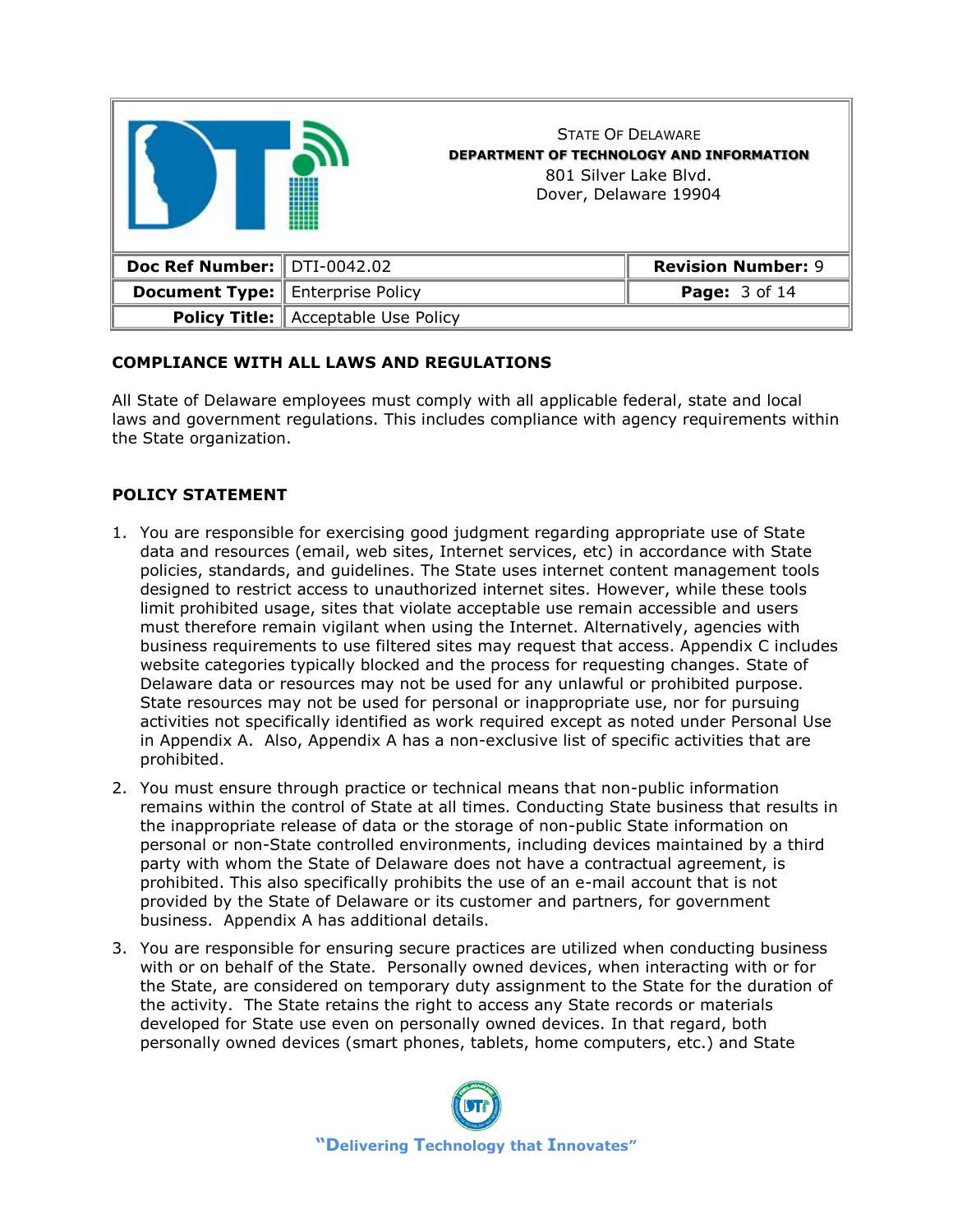|                                         |                                            | <b>STATE OF DELAWARE</b><br><b>DEPARTMENT OF TECHNOLOGY AND INFORMATION</b><br>801 Silver Lake Blyd.<br>Dover, Delaware 19904 |
|-----------------------------------------|--------------------------------------------|-------------------------------------------------------------------------------------------------------------------------------|
| Doc Ref Number: DTI-0042.02             |                                            | <b>Revision Number: 9</b>                                                                                                     |
| <b>Document Type:</b> Enterprise Policy |                                            | Page: 4 of 14                                                                                                                 |
|                                         | <b>Policy Title:</b> Acceptable Use Policy |                                                                                                                               |

owned devices are mandated to comply with State security policies and practices. Appendix A has more details.

Examples include the comprehensive use of:

- Strong Passwords
- Encryption for data, both stored and transmitted
- Anti-virus
- 4. You acknowledge and understand that all uses of the State's resources is subject to monitoring and there is no right to privacy when using State resources. Appendix B has more information related to monitoring.
- 5. Each network user is required to read and understand this policy and sign the appropriate acknowledgement statement. Each organization must have their staff review this policy annually. The signed acknowledgement statement must be maintained by each organization. Network users, who do not sign the Acceptable Use Policy Acknowledgement Statement, will be denied access to the State's Communications and Computer Systems.
- 6. State information and records could be subject to the [Freedom of Information Act.](https://www.justice.gov/oip/freedom-information-act-5-usc-552)

### **IMPLEMENTATION RESPONSIBILITY**

DTI and/or the organization's technical staff will implement this policy during the course of normal business activities, including business case review, architectural review, project execution and the design, development, or support of systems.

#### **ENFORCEMENT and WAIVER**

DTI will enforce this policy during the course of normal business activities, including business case and architectural review of proposed projects and during the design, development, or support of systems. This policy may also be enforced by others during the course of their normal business activities, including audits and design reviews.

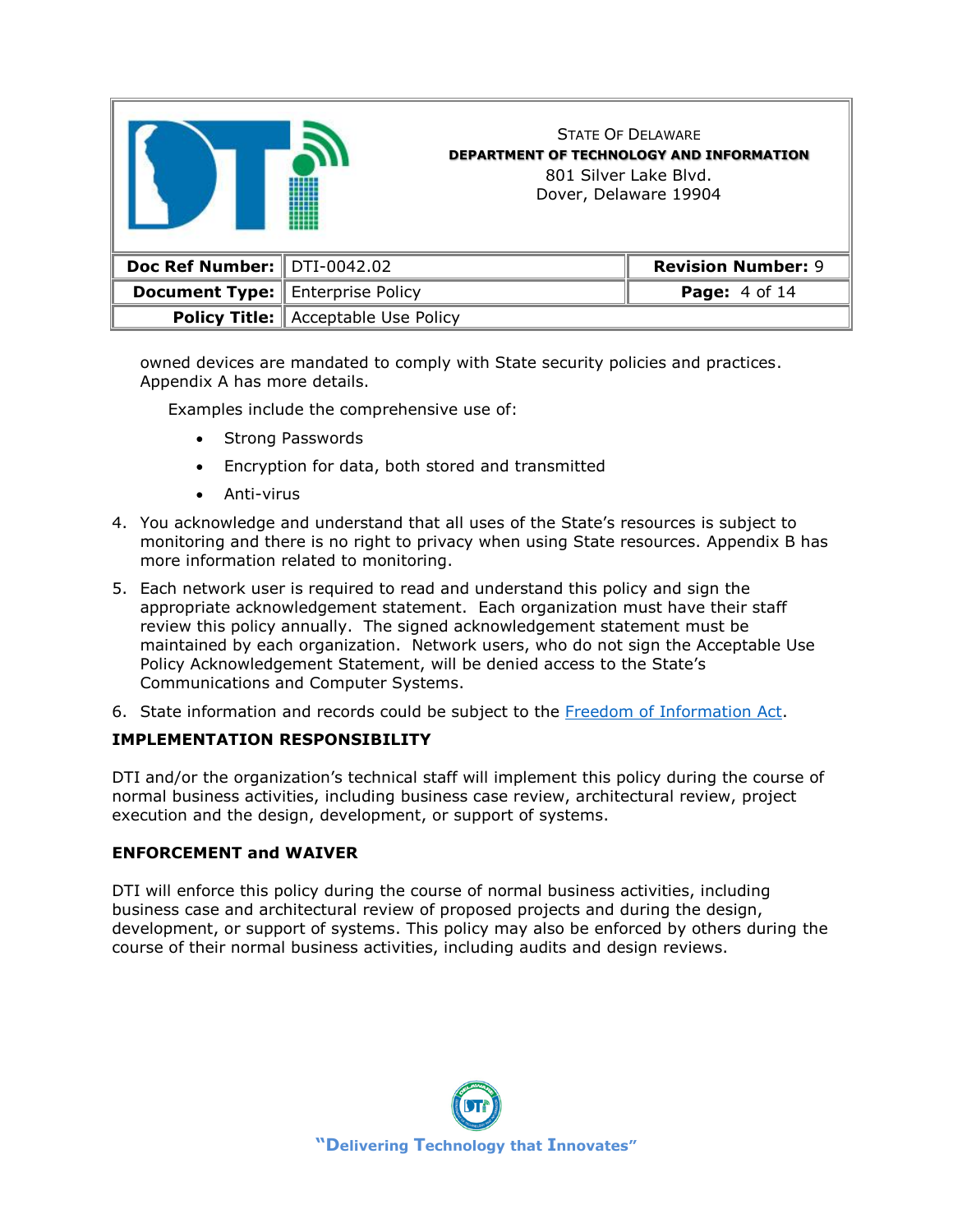|                             |                                            | <b>STATE OF DELAWARE</b><br><b>DEPARTMENT OF TECHNOLOGY AND INFORMATION</b><br>801 Silver Lake Blyd.<br>Dover, Delaware 19904 |
|-----------------------------|--------------------------------------------|-------------------------------------------------------------------------------------------------------------------------------|
| Doc Ref Number: DTI-0042.02 |                                            | <b>Revision Number: 9</b>                                                                                                     |
| <b>Document Type:</b>       | Enterprise Policy                          | <b>Page: 5 of 14</b>                                                                                                          |
|                             | <b>Policy Title:</b> Acceptable Use Policy |                                                                                                                               |

If there is ambiguity or confusion regarding any part of this policy, contact your supervisor or Agency/School District or Affiliate IRM. Agency/School District or Affiliate IRM's can contract DTI by sending an email to [eSecurity@state.de.us](mailto:eSecurity@state.de.us?subject=AUP%20question)

## **II. Definitions**

**State Communications and Computer Systems** – State of Delaware communications and computer systems are any equipment, hardware, software or networks (including wireless networks) owned, provided or used by or on behalf of State of Delaware that store or transmit voice or non-voice data. This includes telephones, cellular/wireless telephones, voice mail, computers, e-mail, facsimiles, pagers, and State Intranet or Internet access (including when accessed through personal computers).

## **III. Development and Revision History**

Initial version established April 15, 2003.

Corrected hyperlinks, reference to the Merit rules, and CRS title change on August 8, 2005. First reformatted version established July 31, 2006.

Revised version published on May 22, 2007.

Updated acknowledgement statement on September 17, 2007.

Clarified the requirement to sign the Acknowledgement statement in Appendix 1 on September 5, 2008.

Add FOIA and social media topics on July 1, 2009.

Add mobile device topic plus reformatting on January 5, 2012

Add revised language related to DropBox on June 3, 2013

Added language for Internet Content Filtering on January 2, 2015

Added language for unprofessional messages or images on May 26, 2015

Added language for FTI and social media on 9/28/2015

Refreshed as per sponsor 09/15/2017

- Added **COMPLIANCE WITH ALL LAWS AND REGULATIONS** statement
- Added FOIA statement
- Added further detail/clarification to prohibited email activities
- Added further detail/clarification to use of State resources
- Added Cloud File Sharing to Internet Content Filtering
- Updated Internet Content Filtering with request for exceptions instructions

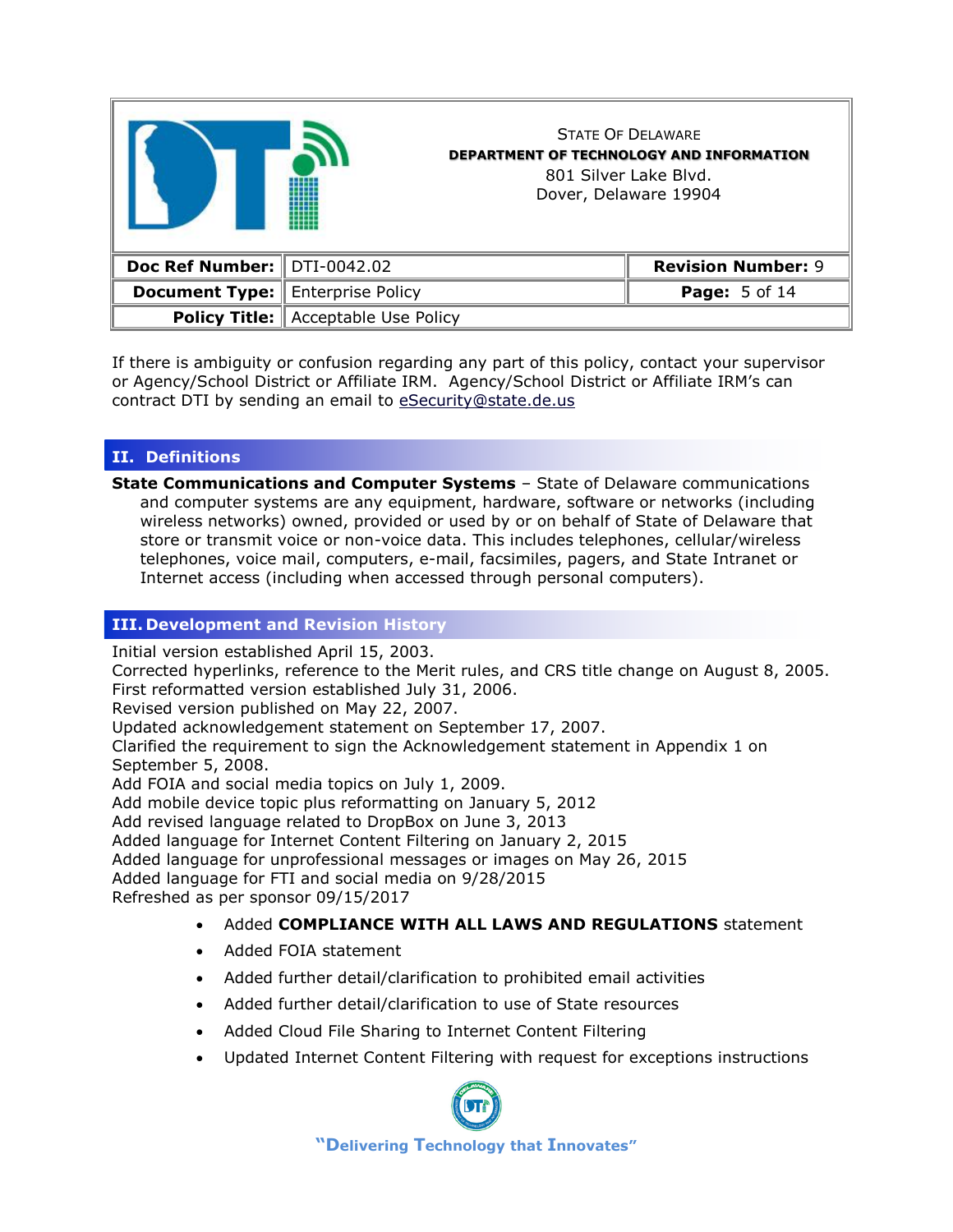|                               |                                            | <b>STATE OF DELAWARE</b><br><b>DEPARTMENT OF TECHNOLOGY AND INFORMATION</b><br>801 Silver Lake Blyd.<br>Dover, Delaware 19904 |
|-------------------------------|--------------------------------------------|-------------------------------------------------------------------------------------------------------------------------------|
| Doc Ref Number:   DTI-0042.02 |                                            | <b>Revision Number: 9</b>                                                                                                     |
| <b>Document Type:</b>         | <b>Enterprise Policy</b>                   | <b>Page:</b> 6 of 14                                                                                                          |
|                               | <b>Policy Title:</b> Acceptable Use Policy |                                                                                                                               |

• Updated K12 email address

# **IV. Approval Signature Block**

| Name & Title:<br><b>State Chief Information Officer</b> | Date |
|---------------------------------------------------------|------|

# **V. Related Policies and Standards**

[Delaware Information Security Policy](http://dti.delaware.gov/pdfs/pp/DelawareInformationSecurityPolicy.pdf) [Strong Password Standard](http://dti.delaware.gov/pdfs/pp/StrongPasswordStandard.pdf)

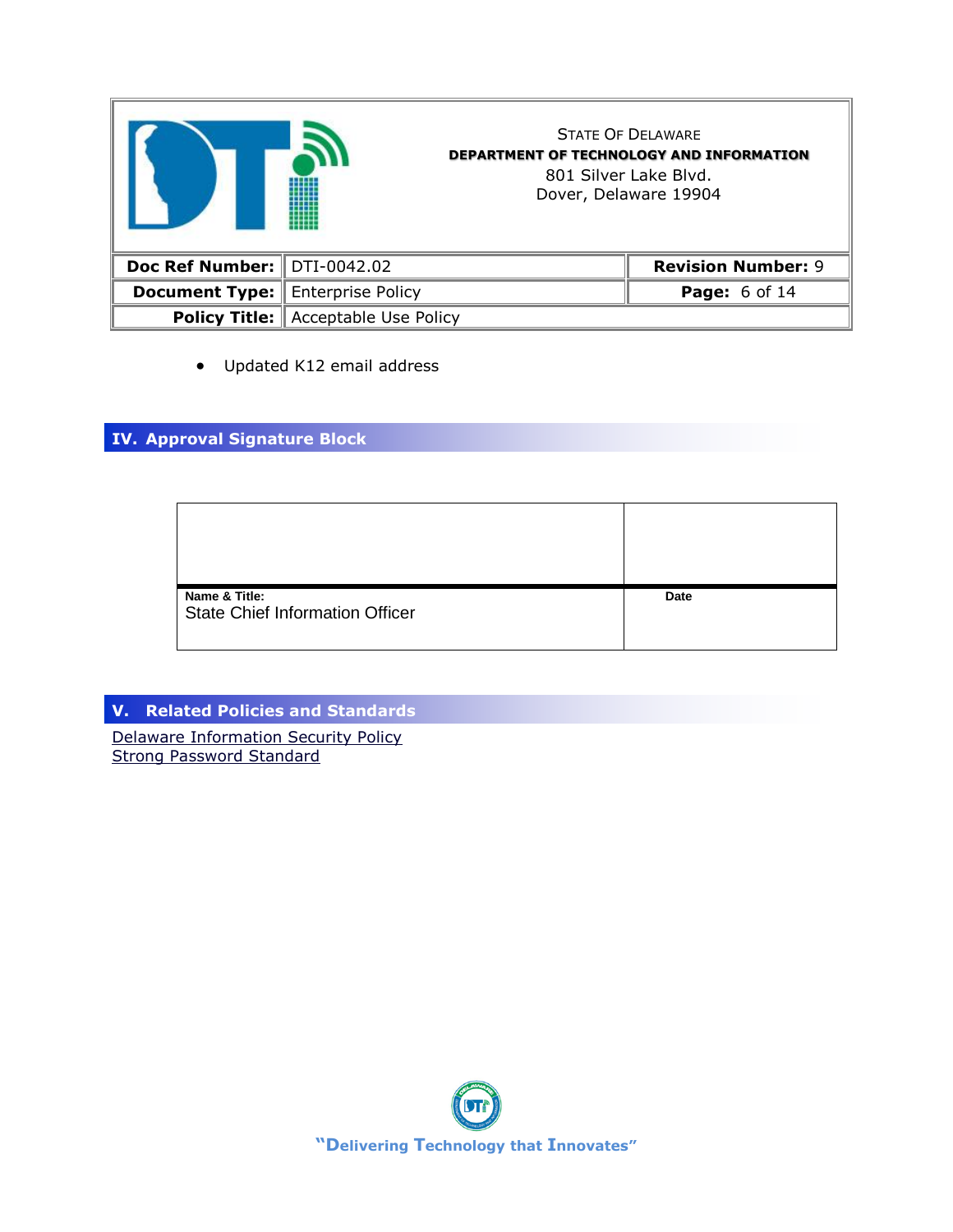|                                         |                                            | <b>STATE OF DELAWARE</b><br><b>DEPARTMENT OF TECHNOLOGY AND INFORMATION</b><br>801 Silver Lake Blyd.<br>Dover, Delaware 19904 |
|-----------------------------------------|--------------------------------------------|-------------------------------------------------------------------------------------------------------------------------------|
| Doc Ref Number: $\parallel$ DTI-0042.02 |                                            | <b>Revision Number: 9</b>                                                                                                     |
| <b>Document Type:</b>                   | <b>Enterprise Policy</b>                   | <b>Page:</b> 7 of 14                                                                                                          |
|                                         | <b>Policy Title:</b> Acceptable Use Policy |                                                                                                                               |

# **ACKNOWLEDGMENT STATEMENT**

## **State Of Delaware - Acceptable Use Policy**

### **State Employee**

This is to certify that I have read and agree to abide by the guidelines set forth within the State Acceptable Use Policy. As an employee of the State of Delaware, I fully intend to comply with this policy realizing that I am personally liable for intentional misuse or abuse of the State's communications and computer systems. If I have any questions about the policy, I understand that I need to ask my supervisor or IRM for clarification. Users are also encouraged to take and score 100% on the AUP self-test located on the DTI Internet at: [http://dti.delaware.gov/information/aup\\_self\\_test.shtml](http://dti.delaware.gov/information/aup_self_test.shtml)

**\****If I refuse to sign this acknowledgement form, my supervisor will be asked to sign to this form indicating that I have been given time to read and have questions answered about this policy. The supervisor will read this statement to me prior to signing the document and advise me that by not signing this document my rights to use the State's Communications and Computer Systems will be denied and may affect my ability to meet my job requirements.*

| Name:                       |  |
|-----------------------------|--|
| Signature:                  |  |
| Agency/Organization/School: |  |
| Date:                       |  |
|                             |  |
| <b>Supervisor Signature</b> |  |
| $(*as required):$           |  |
|                             |  |

**"Delivering Technology that Innovates"**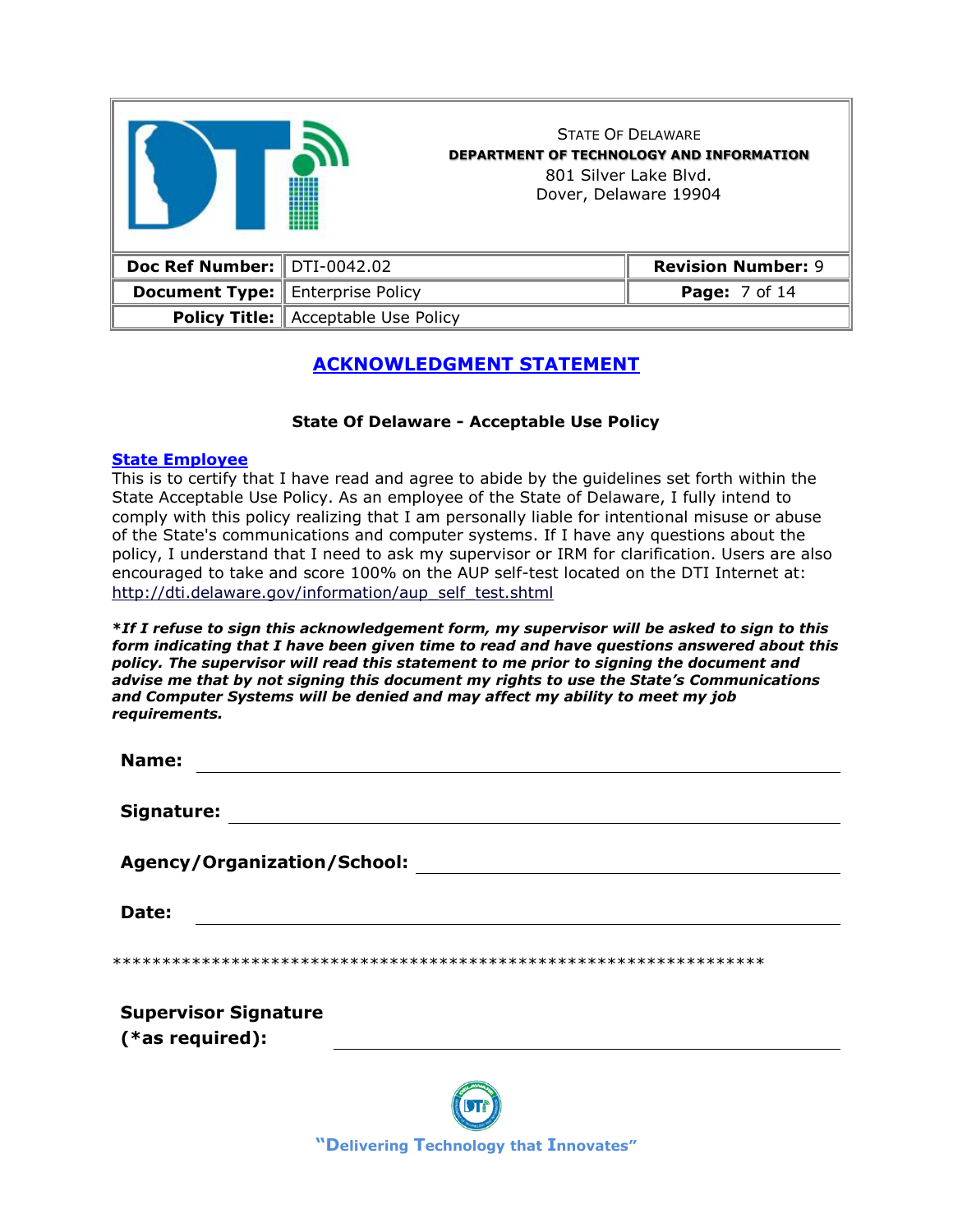|                               |                          | <b>STATE OF DELAWARE</b><br><b>DEPARTMENT OF TECHNOLOGY AND INFORMATION</b><br>801 Silver Lake Blyd.<br>Dover, Delaware 19904 |
|-------------------------------|--------------------------|-------------------------------------------------------------------------------------------------------------------------------|
| Doc Ref Number:   DTI-0042.02 |                          | <b>Revision Number: 9</b>                                                                                                     |
| <b>Document Type:</b>         | <b>Enterprise Policy</b> | <b>Page: 8 of 14</b>                                                                                                          |
| <b>Policy Title:</b>          | Acceptable Use Policy    |                                                                                                                               |

### **Comments:**

### **Non-State Employee (All Other Users)**

This is to certify that I have read and agree to abide by the guidelines set forth within the State Acceptable Use Policy that apply to my use. (Some users may use a combination of state communications and computing resources) As an authorized user of the State of Delaware's communications and computing resources I fully intend to comply with this policy realizing that I am personally responsible for intentional misuse or abuse of the State's communications and computer systems. All users must agree to abide by all policies, standards promulgated by DTI as a condition of access and continued use of these resources. If DTI learns of a possible inappropriate use, DTI will immediately notify the affiliate responsible, which must take immediate remedial action and inform DTI of its action. In instances where affiliates do not respond in a timely or reasonably appropriate manner, are "repeat offenders", or if criminal activity is suspected, DTI will work directly with the proper authorities, and follow their guidance in determining appropriate action. In an emergency, in order to prevent further possible unauthorized activity, DTI may temporarily disconnect the user or affiliate. If I have any questions about the policy, I understand that I need to ask my supervisor for clarification.

| Name:                |  |  |
|----------------------|--|--|
|                      |  |  |
| <b>Signature</b>     |  |  |
| (Required):          |  |  |
|                      |  |  |
| <b>Organization:</b> |  |  |
|                      |  |  |
| Date:                |  |  |
|                      |  |  |

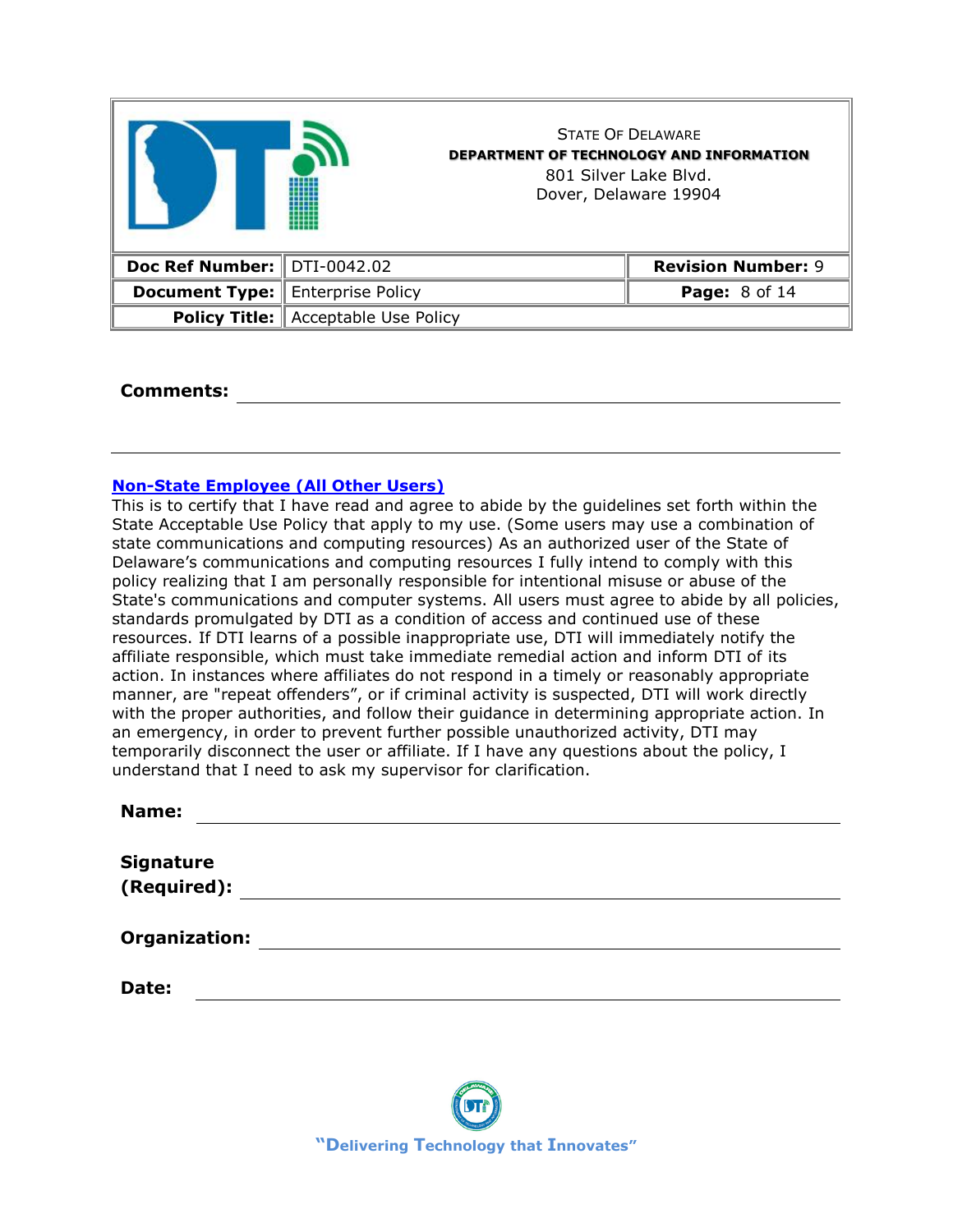

# **Appendix A – Specific activities that are prohibited**

### **Prohibited activities with e-mail include, but are not limited to, sending or forwarding:**

- $\triangleright$  Jokes or language, that may be considered discriminatory, harassing, unlawful, defamatory, obscene, offensive, insensitive or otherwise inappropriate, this includes but is not limited to, messages about age, race, gender, disability, sexual orientation, national origin or similar matters.
- $\triangleright$  Pornographic or sexually explicit materials.
- ➢ Chain letters.
- ➢ Information related to religious materials, activities or causes, including inspirational messages.
- ➢ Charitable solicitations unless sanctioned by State of Delaware.
- ➢ Gambling.
- ➢ Auction-related information or materials unless sanctioned by State of Delaware.
- ➢ Games or other software or copyrighted materials without a legitimate business or instructional purpose (and then only according to the rights and licenses granted by the owner of the games, software or copyrighted material).
- $\triangleright$  Messages that disparage other governments, companies or products.
- $\triangleright$  Large personal files containing graphics or photographs or video or audio files.
- ➢ Materials related to personal commercial ventures or solicitations for personal gain (for example, messages that could be considered pyramid schemes).
- ➢ Information related to political materials, activities or causes unless sanctioned or permitted by the State of Delaware.
- $\triangleright$  Unauthorized or inappropriate mass distribution of communication.
- $\triangleright$  Any other materials that would be improper under this policy or other State of Delaware policies.
- $\triangleright$  Expressing personal opinion as an authoritative response.
- $\triangleright$  Using background images, animation, excessive colors/formatting, quotes, sayings, verses, etc.
- $\triangleright$  Sending to non-authorized individuals, accounts or services via an autoforwarding feature.
- ➢ Sending Confidential, Secret, or Top Secret without encryption unless a secure connection is already established.
- $\triangleright$  Utilizing State email for events, organizations, orders, or communications not directly related to the agency or the State.

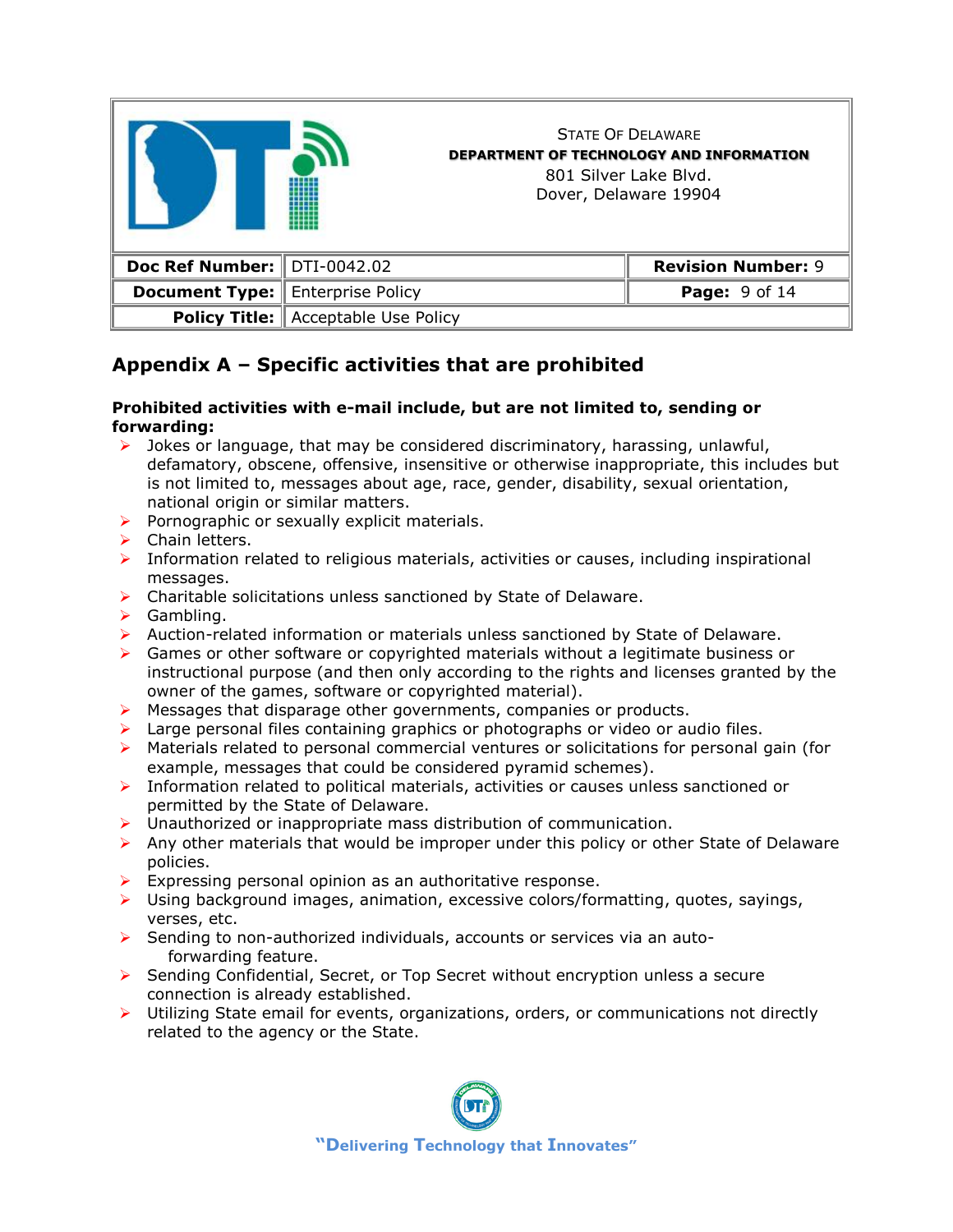

### **Prohibited use of the Internet includes, but is not limited to, accessing, sending or forwarding information about, or downloading (from):**

- $\triangleright$  Sexually explicit, harassing or pornographic sites.
- ➢ "Hate sites" or sites that can be considered offensive or insensitive.
- $\triangleright$  Auction or gambling sites.
- ➢ Non State of Delaware business-related chat sites.
- ➢ Underground or other security sites which contain malicious software and/or instructions for compromising State of Delaware security.
- $\triangleright$  Games, software, audio, video or other materials that we are not licensed or legally permitted to use or transmit or that are inappropriate, or not required by, State of Delaware business or instruction.
- $\triangleright$  Offensive or insensitive materials, such as sexually or racially oriented topics.
- ➢ Intentional importation of viruses.
- ➢ Registering Internet domain names of the State of Delaware business/school district or those of third parties without authorization from DTI.
- $\triangleright$  Excessive personal surfing, utilizing streaming services for personal use such as listening to music or watching video, and downloading of music and video files
- ➢ Authorized personal use that interferes with your work responsibilities or business/instructional operations.
- $\triangleright$  Any other materials that would be improper under this policy or other State of Delaware policies.

## **Prohibited use of State resources includes, but is not limited to:**

- ➢ Sending emails to non-authorized individuals or accounts or services via an autoforwarding feature.
- ➢ Use of Cloud Services (e.g. File Storage/Sharing services like DropBox or Google Drive) for Top Secret, Secret and Confidential data, unless the contract includes cloud computing terms and conditions approved by DTI.
- ➢ Use of non-DTI approved Cloud Services for document sharing of Public data.
- $\triangleright$  Sharing of passwords and/or accounts
- $\triangleright$  Sharing of Federal Tax Information (FTI) on any social media/networking sites.
- ➢ Sharing data classified as Top Secret, Secret, and Confidential without proper approval.
- Sharing data that may be detrimental to the State.
- $\triangleright$  Sharing an unprofessional message or image when utilizing State email, messaging tools, websites, social media, etc.

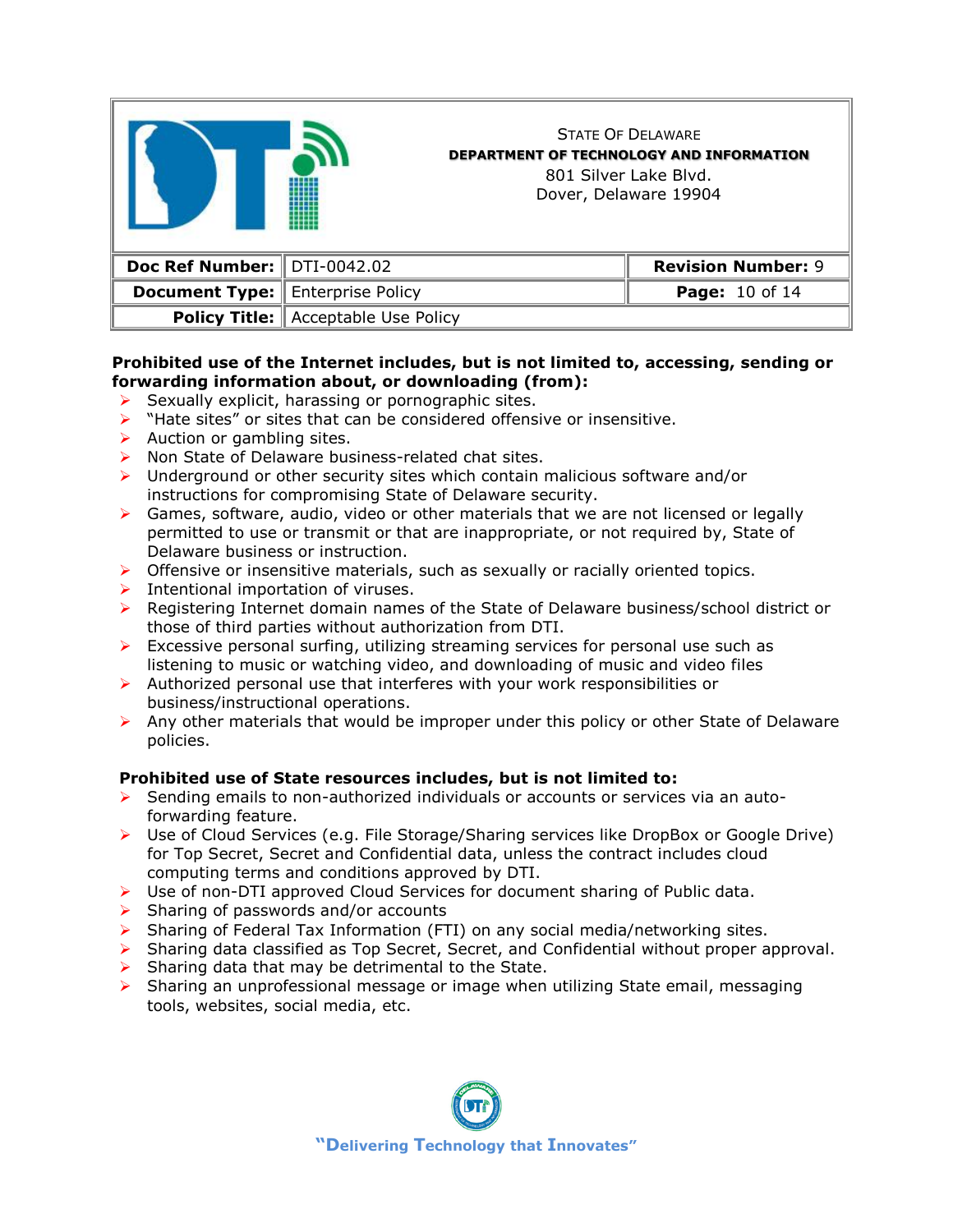

### **Personal Use**

- ➢ State systems are intended for primarily business/instructional purposes, but limited (incidental and occasional) personal use may be permissible when authorized by your management and it does not:
	- $\circ$  Interfere with work responsibilities or business/instructional operations.
	- $\circ$  Involve interests in personal or outside business and/or other non-authorized organizations and activities such as selling or soliciting personal property/items, promoting commercial ventures, charitable, religious or political activities.
	- o Violate any of the standards contained in any Delaware code or policies.
	- $\circ$  Lead to costs to the State. Excessive personal surfing, utilizing streaming services for personal use such as listening to music or watching video, and downloading of music and video files are *specifically forbidden*.

### **Personally Owned Devices**

➢ The Delaware Information Security Policy states on page 39 that 'Any electronic equipment (PC, Laptop, iPad, iPod, etc) that is not owned by the State cannot connect from an internal source (inside the firewall) to the State's network.'

# **Appendix B - State of Delaware Monitoring**

State communications and computer systems, including, but not limited to, computer networks, data files, e-mail and voice mail, may be monitored and/or accessed by the State to ensure the integrity of the technology, protect against fraud and abuse, detect unauthorized access or use, and for other business purposes. Although the Department of Technology and Information (DTI) does not randomly monitor message or network transactions, DTI may without notification or approval, monitor, access and review any and all communications originating from the State of Delaware or delivered to the State of Delaware – employees should have no expectation of privacy in regard to use of these services. This is in accordance with 19 Del. C. chapter 7.

When DTI learns of a possible inappropriate use, DTI will immediately notify the agency/school district or affiliate responsible, which must take immediate remedial action and inform DTI of its action. In instances where agencies/school districts or affiliates do not respond in a timely or reasonably appropriate manner, are "repeat offenders", or if criminal activity is suspected, DTI will work directly with the proper authorities, and follow their guidance in determining appropriate action.

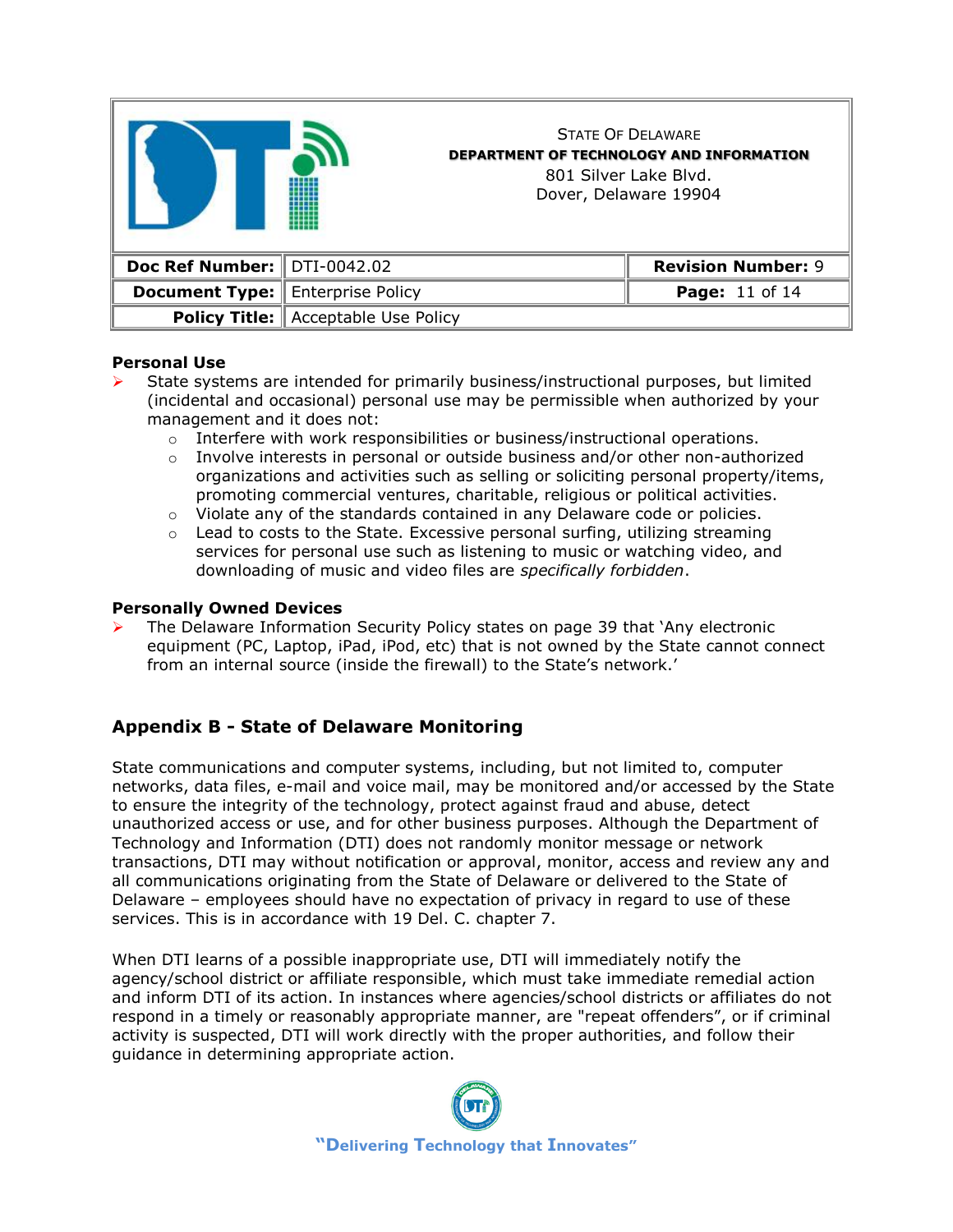|                               |                                            | <b>STATE OF DELAWARE</b><br><b>DEPARTMENT OF TECHNOLOGY AND INFORMATION</b><br>801 Silver Lake Blyd.<br>Dover, Delaware 19904 |                           |
|-------------------------------|--------------------------------------------|-------------------------------------------------------------------------------------------------------------------------------|---------------------------|
| Doc Ref Number:   DTI-0042.02 |                                            |                                                                                                                               | <b>Revision Number: 9</b> |
| <b>Document Type:</b>         | Enterprise Policy                          |                                                                                                                               | Page: 12 of 14            |
|                               | <b>Policy Title:</b> Acceptable Use Policy |                                                                                                                               |                           |

*Any inappropriate use of State communications and computer systems may be grounds for discipline up to and including dismissal based on the just cause standard set forth by Merit Rules, or collective bargaining agreement, whichever is applicable to the subject employee. Exempt employees shall be subject to appropriate discipline without recourse, except as provided by law.*

In an emergency, in order to prevent further possible unauthorized activity, DTI may temporarily disconnect that agency or affiliate. If this is deemed necessary by DTI staff, every effort will be made to inform the agency or affiliate prior to disconnection, and every effort will be made to reestablish the connection as soon as it is mutually agreed upon.

Any determination of non-acceptable usage serious enough to require disconnection will be promptly communicated to the Senior Manager at the agency or affiliate by the DTI Executive Team.

Unauthorized activity or non-acceptable usage determined at the agency/school district or affiliate may be subject to remedial action being taken in accordance with the acceptable use policy of that agency/school district or affiliate as well as those actions outlined above. The remedial action outlined in agency/school district or affiliate policies may differ from the remedial action as outlined in this policy.

DTI provides access to state, national and international resources to its clients through connections with networks outside of Delaware. In general, it is the responsibility of those networks to enforce their own acceptable use policies. DTI will make every attempt to inform its clients of any restrictions on use of networks to which it is directly connected; as such information is made available by the network provider.

DTI accepts no responsibility for traffic that violates the acceptable use policy of any directly or indirectly connected networks beyond informing the client that they are in violation if the connected network so informs DTI.

# **Appendix C – Internet Content Filtering**

The State uses internet content management tools designed to restrict access to unauthorized internet sites. Internet sites may be restricted for several reasons such as

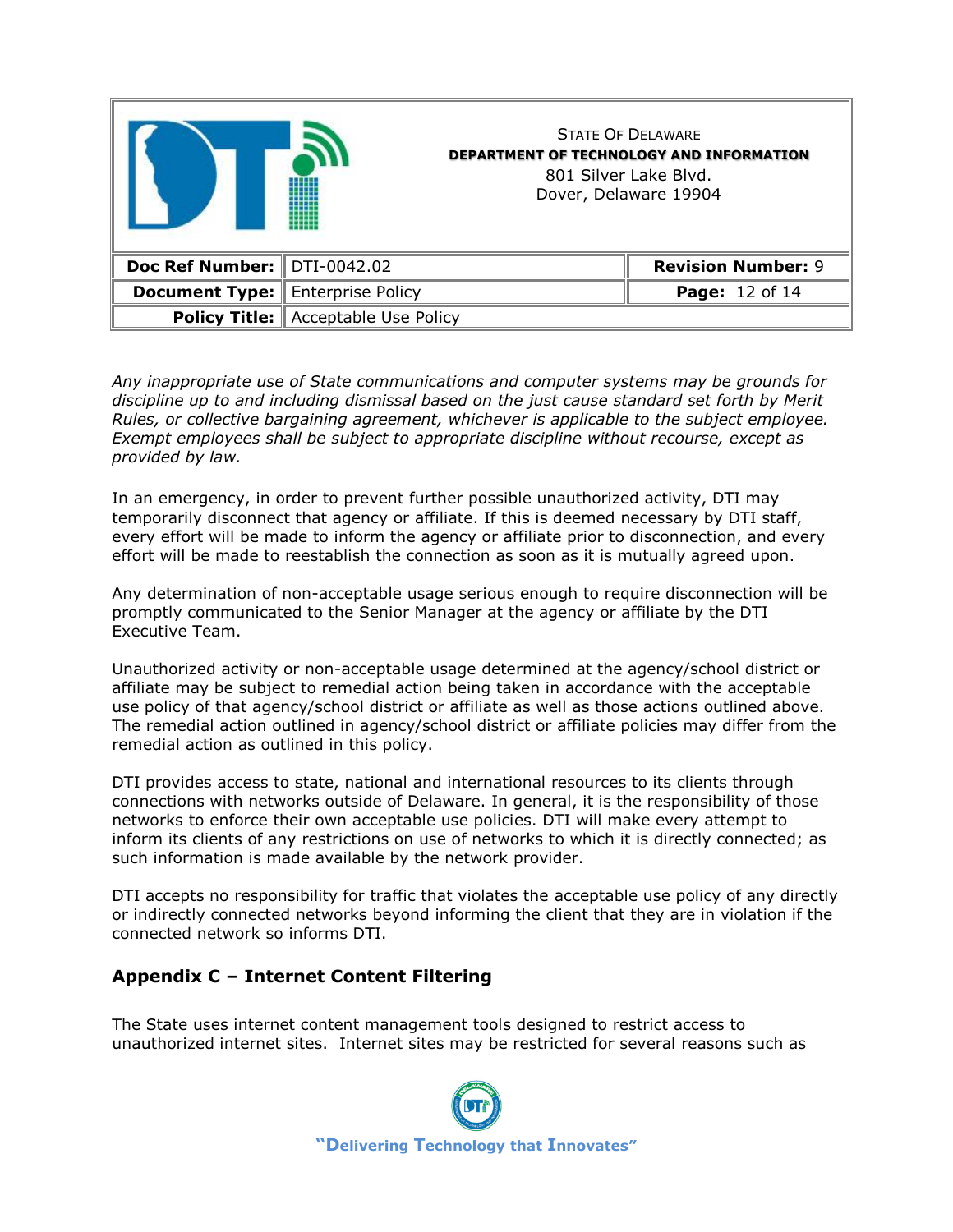|                               |                                              | <b>STATE OF DELAWARE</b><br><b>DEPARTMENT OF TECHNOLOGY AND INFORMATION</b><br>801 Silver Lake Blyd.<br>Dover, Delaware 19904 |                           |
|-------------------------------|----------------------------------------------|-------------------------------------------------------------------------------------------------------------------------------|---------------------------|
| Doc Ref Number:   DTI-0042.02 |                                              |                                                                                                                               | <b>Revision Number: 9</b> |
| <b>Document Type:</b>         | <b>Enterprise Policy</b>                     |                                                                                                                               | Page: 13 of 14            |
|                               | <b>Policy Title:   Acceptable Use Policy</b> |                                                                                                                               |                           |

the site is insecure, contaminated with virus or malware, places unconstrained demands on limited State resources or contains inappropriate content. This solution is not 100% effective.

Internet websites are categorized by web filter providers and the State limits access to the following categories:

| Audio/Video Clips       | <b>Remote Access Tools</b>   | Suspicious           |
|-------------------------|------------------------------|----------------------|
| Child Pornography       | Extreme                      | Violence/Hate/Racism |
| Hacking                 | <b>Controlled Substances</b> | TV/Video Streams     |
| <b>Intimate Apparel</b> | <b>Malicious Data</b>        | Social Networking    |
| Nudity                  | Phishing                     | Questionable/Illegal |
| Pornography             | Proxy Avoidance              | Cloud File Sharing   |

Category definitions are available at<https://sitereview.bluecoat.com/categories.jsp> If a user believes that a site is improperly categorized a review request can be sent to <https://sitereview.bluecoat.com/sitereview.jsp> or by email to DTI at [StateProxy@lists.intranet.state.de.us](mailto:StateProxy@lists.intranet.state.de.us) .

Requests for exceptions can be made by reaching out to your [Customer Engagement](http://extranet.dti.state.de.us/information/pmo/cet-assignments.shtml)  [Specialst](http://extranet.dti.state.de.us/information/pmo/cet-assignments.shtml) (CES) and [SOC@state.de.us.](mailto:SOC@state.de.us)

The following information is required to do a proper evaluation of adding a service: a) The business use for desired service

- b) The required URLs used by desired service
- c) Verification that the desired service is used for data classified as PUBLIC
- d) If not Public Data, have the Cloud Terms and Conditions been signed by desired service?
- e) Are you compliant with all licensing required by desired service?

The Agency /Organization head or their designee may request exceptions to these restrictions if the user, or group of users, require access to perform their work responsibilities. Examples of this include public safety officials obtaining access to Violence/Hate/Racism to conduct investigations, public information officers requiring access to social media sites, and training personnel requiring access to streaming video content for education.